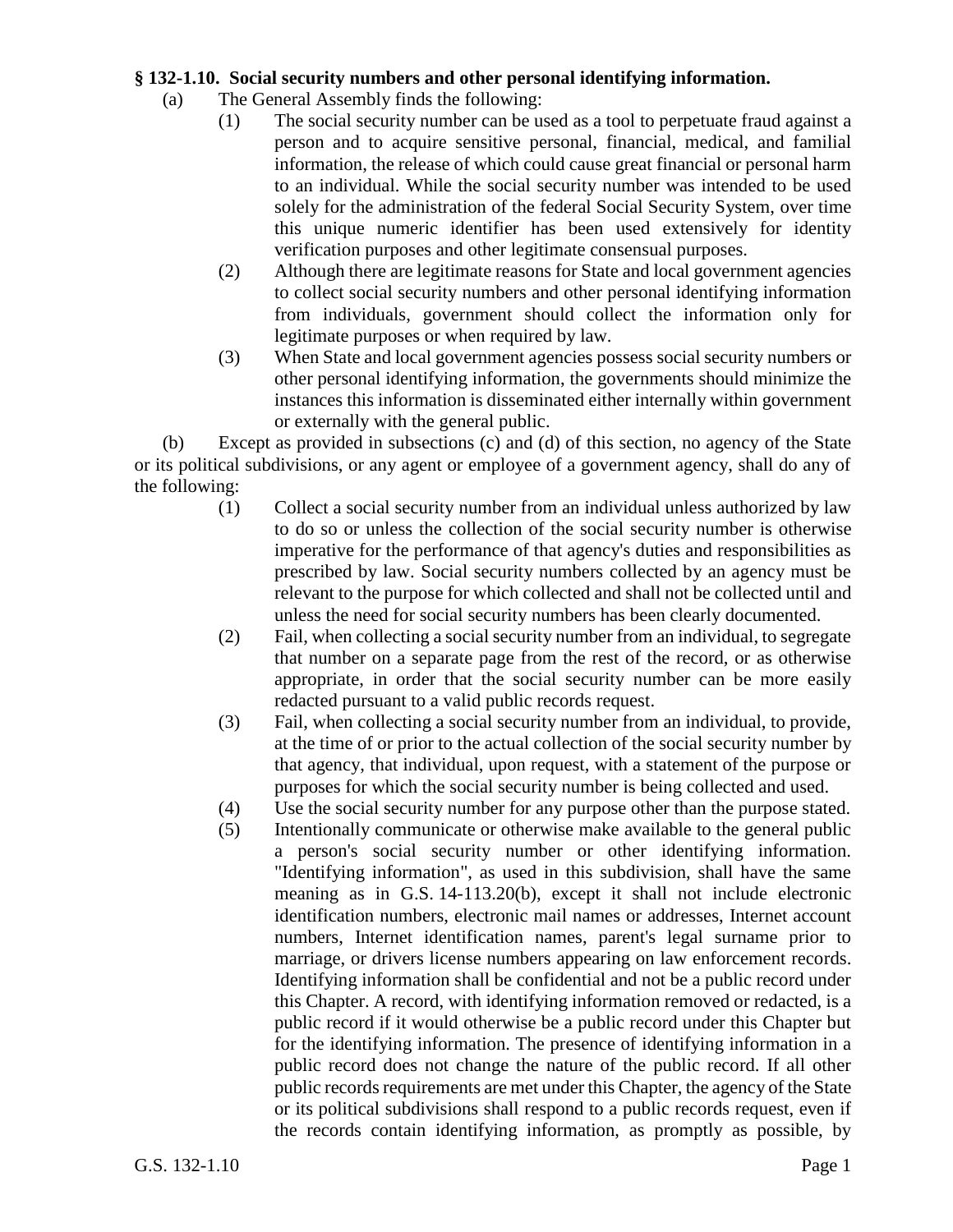providing the public record with the identifying information removed or redacted.

- (6) Intentionally print or imbed an individual's social security number on any card required for the individual to access government services.
- (7) Require an individual to transmit the individual's social security number over the Internet, unless the connection is secure or the social security number is encrypted.
- (8) Require an individual to use the individual's social security number to access an Internet Web site, unless a password or unique personal identification number or other authentication device is also required to access the Internet Web site.
- (9) Print an individual's social security number on any materials that are mailed to the individual, unless state or federal law required that the social security number be on the document to be mailed. A social security number that is permitted to be mailed under this subdivision may not be printed, in whole or in part, on a postcard or other mailer not requiring an envelope, or visible on the envelope or without the envelope having been opened.
- (c) Subsection (b) of this section does not apply in the following circumstances:
	- (1) To social security numbers or other identifying information disclosed to another governmental entity or its agents, employees, or contractors if disclosure is necessary for the receiving entity to perform its duties and responsibilities. The receiving governmental entity and its agents, employees, and contractors shall maintain the confidential and exempt status of such numbers.
	- (2) To social security numbers or other identifying information disclosed pursuant to a court order, warrant, or subpoena.
	- (3) To social security numbers or other identifying information disclosed for public health purposes pursuant to and in compliance with Chapter 130A of the General Statutes.
	- (4) To social security numbers or other identifying information that have been redacted.
	- (5) To certified copies of vital records issued by the State Registrar and other authorized officials pursuant to G.S. 130A-93(c). The State Registrar may disclose any identifying information other than social security numbers on any uncertified vital record.
	- (6) To any recorded document in the official records of the register of deeds of the county.
	- (7) To any document filed in the official records of the courts.

(c1) If an agency of the State or its political subdivisions, or any agent or employee of a government agency, experiences a security breach, as defined in Article 2A of Chapter 75 of the General Statutes, the agency shall comply with the requirements of G.S. 75-65.

(d) No person preparing or filing a document to be recorded or filed in the official records of the register of deeds, the Department of the Secretary of State, or of the courts may include any person's social security, employer taxpayer identification, drivers license, state identification, passport, checking account, savings account, credit card, or debit card number, or personal identification (PIN) code or passwords in that document, unless otherwise expressly required by law or court order, adopted by the State Registrar on records of vital events, or redacted. Any loan closing instruction that requires the inclusion of a person's social security number on a document to be recorded shall be void. Any person who violates this subsection shall be guilty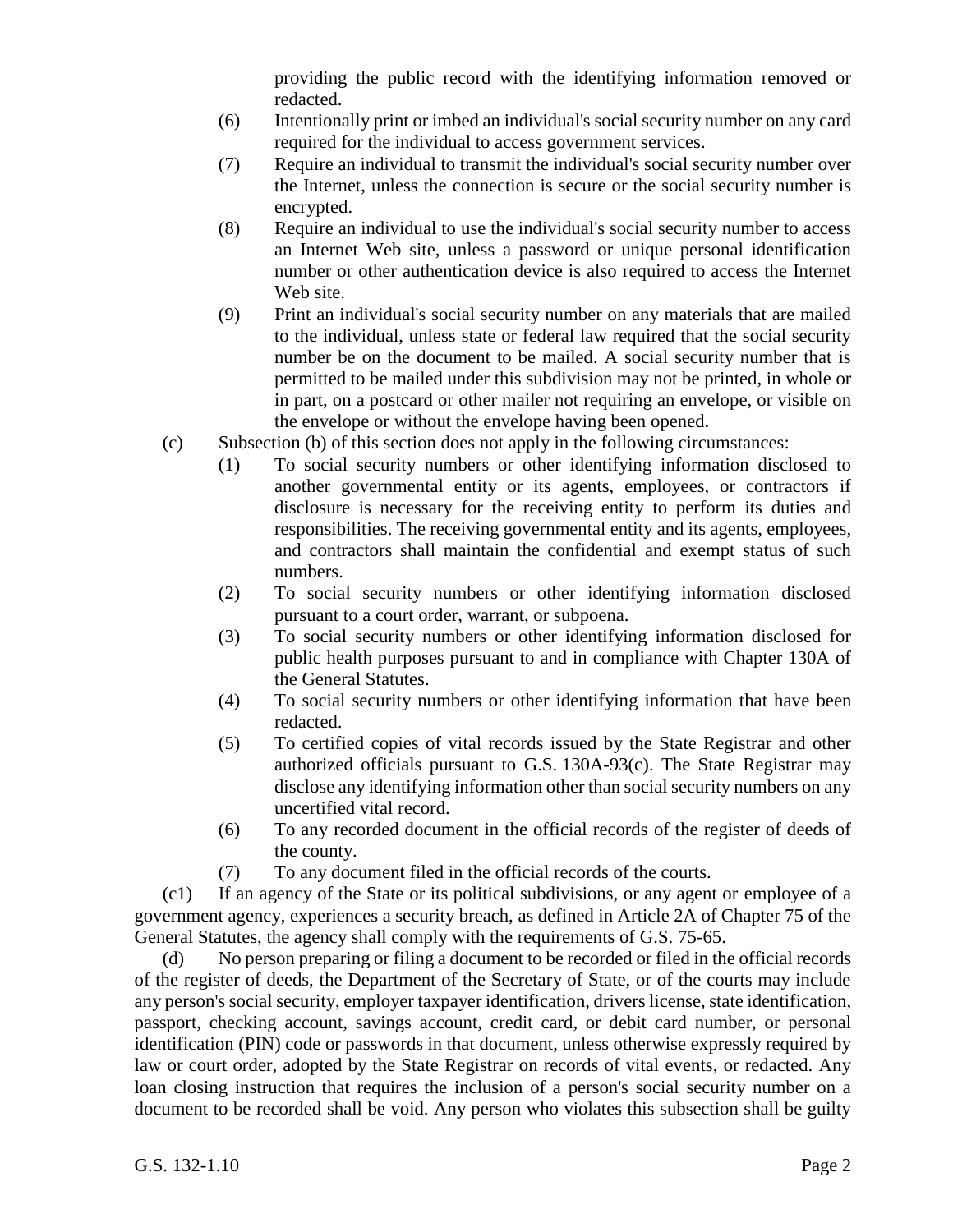of an infraction, punishable by a fine not to exceed five hundred dollars (\$500.00) for each violation.

(e) The validity of an instrument as between the parties to the instrument is not affected by the inclusion of personal information on a document recorded or filed with the official records of the register of deeds or the Department of the Secretary of State. The register of deeds or the Department of the Secretary of State may not reject an instrument presented for recording because the instrument contains an individual's personal information.

(f) Any person has the right to request that a register of deeds or clerk of court remove, from an image or copy of an official record placed on a register of deeds' or court's Internet Website available to the general public or an Internet Web site available to the general public used by a register of deeds or court to display public records by the register of deeds or clerk of court, the person's social security, employer taxpayer identification, drivers license, state identification, passport, checking account, savings account, credit card, or debit card number, or personal identification (PIN) code or passwords contained in that official record. The request must be made in writing, legibly signed by the requester, and delivered by mail, facsimile, or electronic transmission, or delivered in person to the register of deeds or clerk of court. The request must specify the personal information to be redacted, information that identifies the document that contains the personal information and unique information that identifies the location within the document that contains the social security, employer taxpayer identification, drivers license, state identification, passport, checking account, savings account, credit card, or debit card number, or personal identification (PIN) code or passwords to be redacted. The request for redaction shall be considered a public record with access restricted to the register of deeds, the clerk of court, their staff, or upon order of the court. The register of deeds or clerk of court shall have no duty to inquire beyond the written request to verify the identity of a person requesting redaction and shall have no duty to remove redaction for any reason upon subsequent request by an individual or by order of the court, if impossible to do so. No fee will be charged for the redaction pursuant to such request. Any person who requests a redaction without proper authority to do so shall be guilty of an infraction, punishable by a fine not to exceed five hundred dollars (\$500.00) for each violation.

(f1) Without a request made pursuant to subsection (f) of this section, a register of deeds, clerk of court, or the Administrative Office of the Courts may remove from images or copies of publicly accessible official records any of the identifying and financial information listed in subsection (f) of this section that is contained in that official record. Registers of deeds, clerks of court, and the Administrative Office of the Courts may apply optical character recognition technology or other reasonably available technology to publicly accessible official records in order to, in good faith, identify and redact any of the identifying and financial information listed in subsection (f) of this section. Notwithstanding the foregoing, law enforcement personnel, judicial officials, and parties to a case and their counsel shall be entitled to access, inspect, and copy unredacted records.

(f2) The Administrative Office of the Courts or a clerk of superior court may keep confidential the names, phone numbers, and e-mail addresses collected for the purpose of a court proceeding notification system.

(g) A register of deeds or clerk of court shall immediately and conspicuously post signs throughout his or her offices for public viewing and shall immediately and conspicuously post a notice on any Internet Web site available to the general public used by a register of deeds or clerk of court a notice stating, in substantially similar form, the following:

> (1) Any person preparing or filing a document for recordation or filing in the official records may not include a social security, employer taxpayer identification, drivers license, state identification, passport, checking account, savings account, credit card, or debit card number, or personal identification